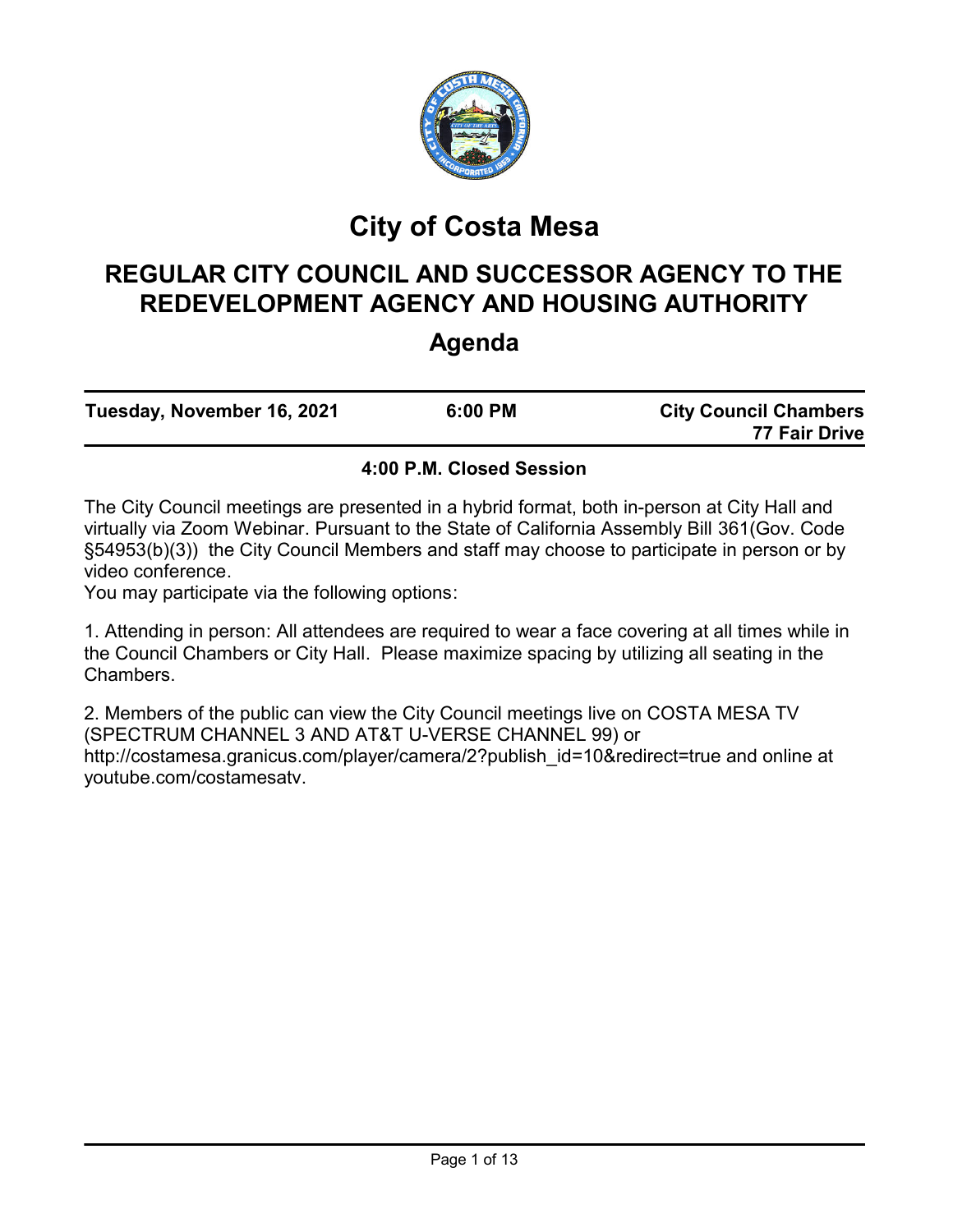3. Zoom Webinar: (For both 4:00 p.m. and 6:00 p.m. meetings) Please click the link below to join the webinar: https://zoom.us/j/98376390419?pwd=dnpFelc5TnU4a3BKWVIyRVZMallZZz09 Or sign into Zoom.com and "Join a Meeting" Enter Webinar ID: 983 7639 0419/ Password: 905283 • If Zoom is not already installed on your computer, click "Download & Run Zoom" on the launch page and press "Run" when prompted by your browser. If Zoom has previously been installed on your computer, please allow a few moments for the application to launch automatically. • Select "Join Audio via Computer." • The virtual conference room will open. If you receive a message reading, "Please wait for the host to start this meeting," simply remain in the room until the meeting begins. • During the Public Comment Period, use the "raise hand" feature located in the participants' window and wait for city staff to announce your name and unmute your line when it is your turn to speak. Comments are limited to 3 minutes, or as otherwise directed. Participate via telephone: (For both 4:00 p.m. and 6:00 p.m. meetings)

Call: 1 669 900 6833 Enter Webinar ID: 983 7639 0419/ Password: 905283 During the Public Comment Period, press \*9 to add yourself to the queue and wait for city staff to announce your name/phone number and press \*6 to unmute your line when it is your turn to speak. Comments are limited to 3 minutes, or as otherwise directed.

4. Additionally, members of the public who wish to make a written comment on a specific agenda item, may submit a written comment via email to the City Clerk at cityclerk@costamesaca.gov. Comments received by 12:00 p.m. on the date of the meeting will be provided to the City Council, made available to the public, and will be part of the meeting record.

5. While the City does not expect there to be any changes to the above process for participating in this meeting, if there is a change, the City will post the information as soon as possible to the City's website.

Note that records submitted by the public will not be redacted in any way and will be posted online as submitted, including any personal contact information. All pictures, PowerPoints, and videos submitted for display at a public meeting must be previously reviewed by staff to verify appropriateness for general audiences. No links to YouTube videos or other streaming services will be accepted, a direct video file will need to be emailed to staff prior to each meeting in order to minimize complications and to play the video without delay. The video must be one of the following formats, .mp4, .mov or .wmv. Only one file may be included per speaker for public comments. Please e-mail to the City Clerk at cityclerk@costamesaca.gov NO LATER THAN 12:00 Noon on the date of the meeting.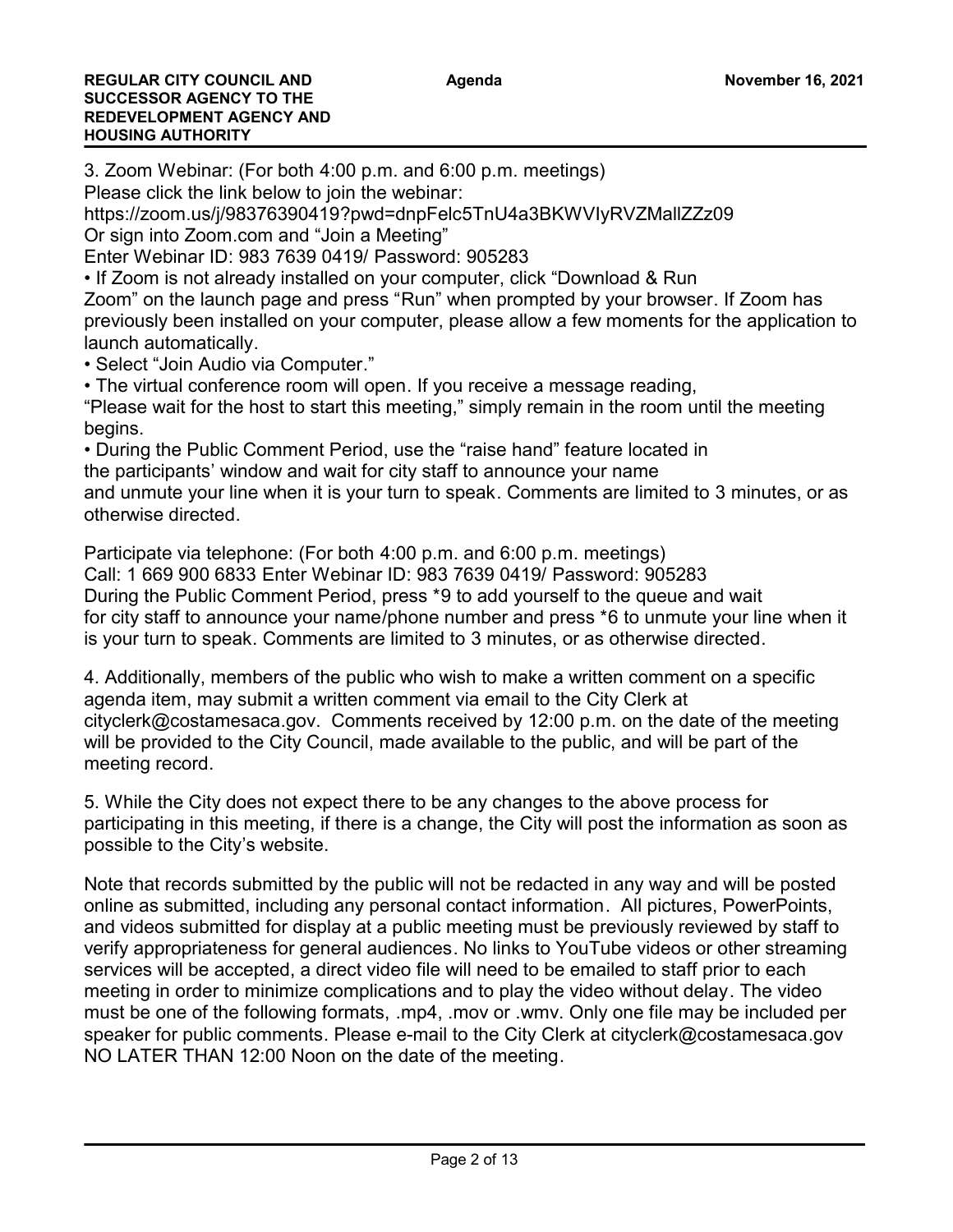Note regarding agenda-related documents provided to a majority of the City Council after distribution of the City Council agenda packet (GC §54957.5): Any related documents provided to a majority of the City Council after distribution of the City Council Agenda Packets will be made available for public inspection. Such documents will be posted on the city's website.

All cell phones and other electronic devices are to be turned off or set to vibrate. Members of the audience are requested to step outside the Council Chambers to conduct a phone conversation.

Free Wi-Fi is available in the Council Chambers during the meetings. The network username available is: CM\_Council. The password is: cmcouncil1953.

As a LEED Gold Certified City, Costa Mesa is fully committed to environmental sustainability. A minimum number of hard copies of the agenda will be available in the Council Chambers. For your convenience, a binder of the entire agenda packet will be at the table in the foyer of the Council Chambers for viewing.

The City of Costa Mesa aims to comply with the Americans with Disabilities Act (ADA) in all respects. If, as an attendee or a participant at this meeting, you will need special assistance beyond what is currently provided, the Clerks office will attempt to accommodate in a reasonable manner. Please contact the City Clerk's office 24 hours prior to the meeting to inform us of your particular needs and to determine if accommodation is feasible 714-754-5225 or at cityclerk@costamesaca.gov.

El objetivo de la Ciudad de Costa Mesa es cumplir con la ley de Estadounidenses con Discapacidades (ADA) en todos los aspectos. Si como asistente o participante en esta junta, usted necesita asistencia especial, más allá de lo que actualmente se proporciona, la oficina del Secretario de la Ciudad intentara de complacer en una forma razonable. Favor de comunicarse con la oficina del Secretario de la Ciudad con 24 horas de anticipación para informarnos de sus necesidades y determinar si alojamiento es realizable al 714-754-5225 o cityclerk@costamesaca.gov.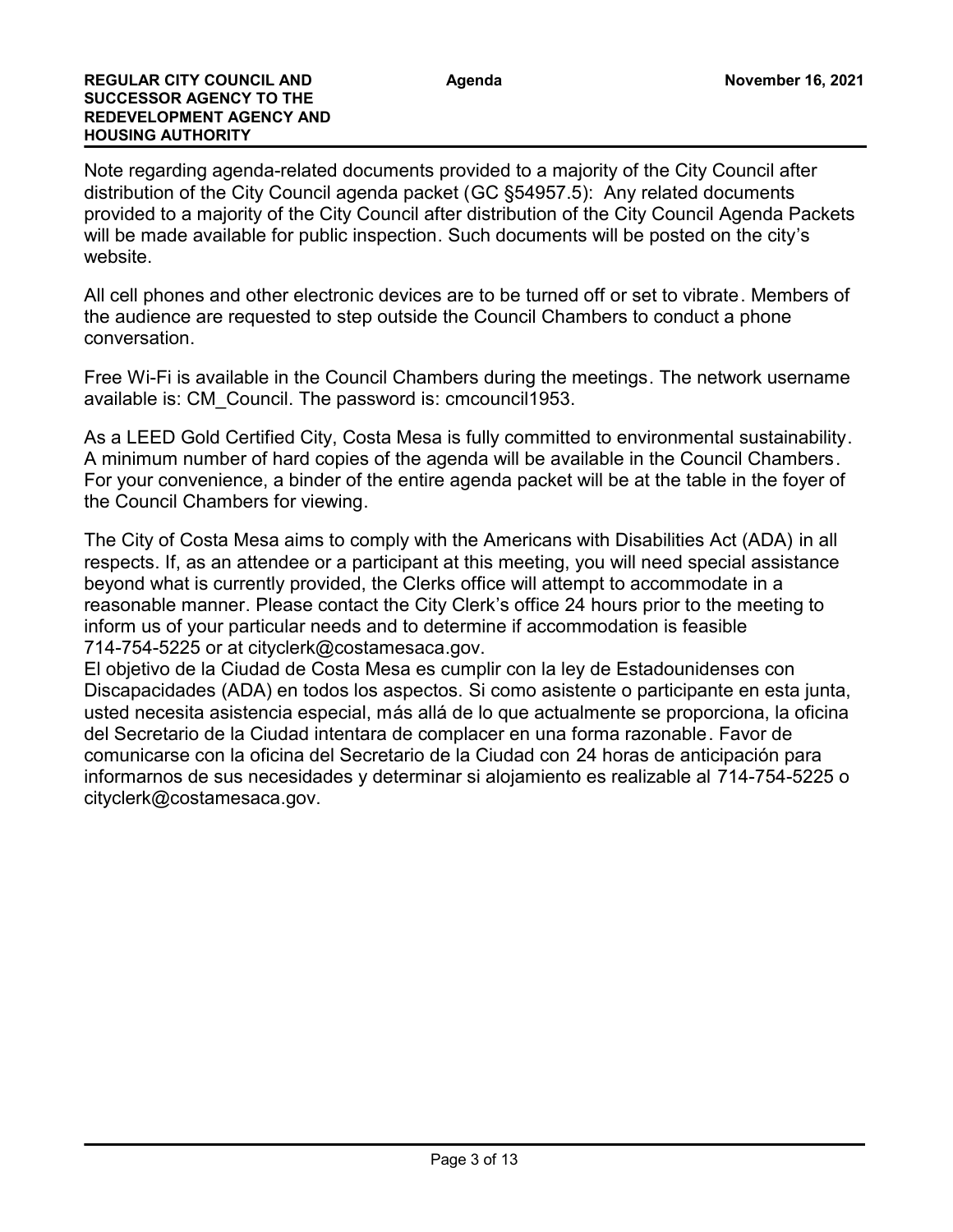CALL TO ORDER

ROLL CALL

PUBLIC COMMENTS Members of the public are welcome to address the City Council only on those items on the Closed Session agenda. Each member of the public will be given a total of three minutes to speak on all items on the Closed Session agenda.

CLOSED SESSION ITEMS:

- 1. CONFERENCE WITH REAL PROPERTY NEGOTIATOR Pursuant to Section 54956.8, California Government Code APN: 422-193-24, Property: 2205 Harbor Boulevard and APN:426-053-15, Property: 2274 Newport Boulevard Agency Negotiator: Lori Ann Farrell Harrison, City Manager and Susan Price, Assistant City Manager Negotiating Parties: County of Orange
- 2. CONFERENCE WITH LEGAL COUNSEL EXISTING LITIGATION Pursuant to Section 54956.9(d)(1) of California Government Code Robert Sharpnack v. City of Costa Mesa Orange County Superior Court Case No. 30-2020-01131375-CU-OE-CJC.
- 3. PUBLIC EMPLOYEE PERFORMANCE EVALUATION (Government Code Section 54957, Subdivision (b)(1).) Title: City Manager
- 4. CONFERENCE WITH LABOR NEGOTIATORS (Government Code Section 54957.6) Title: City Manager Agency designated representatives: Mayor Stephens, Mayor Pro Tem Marr, and Council Member Reynolds.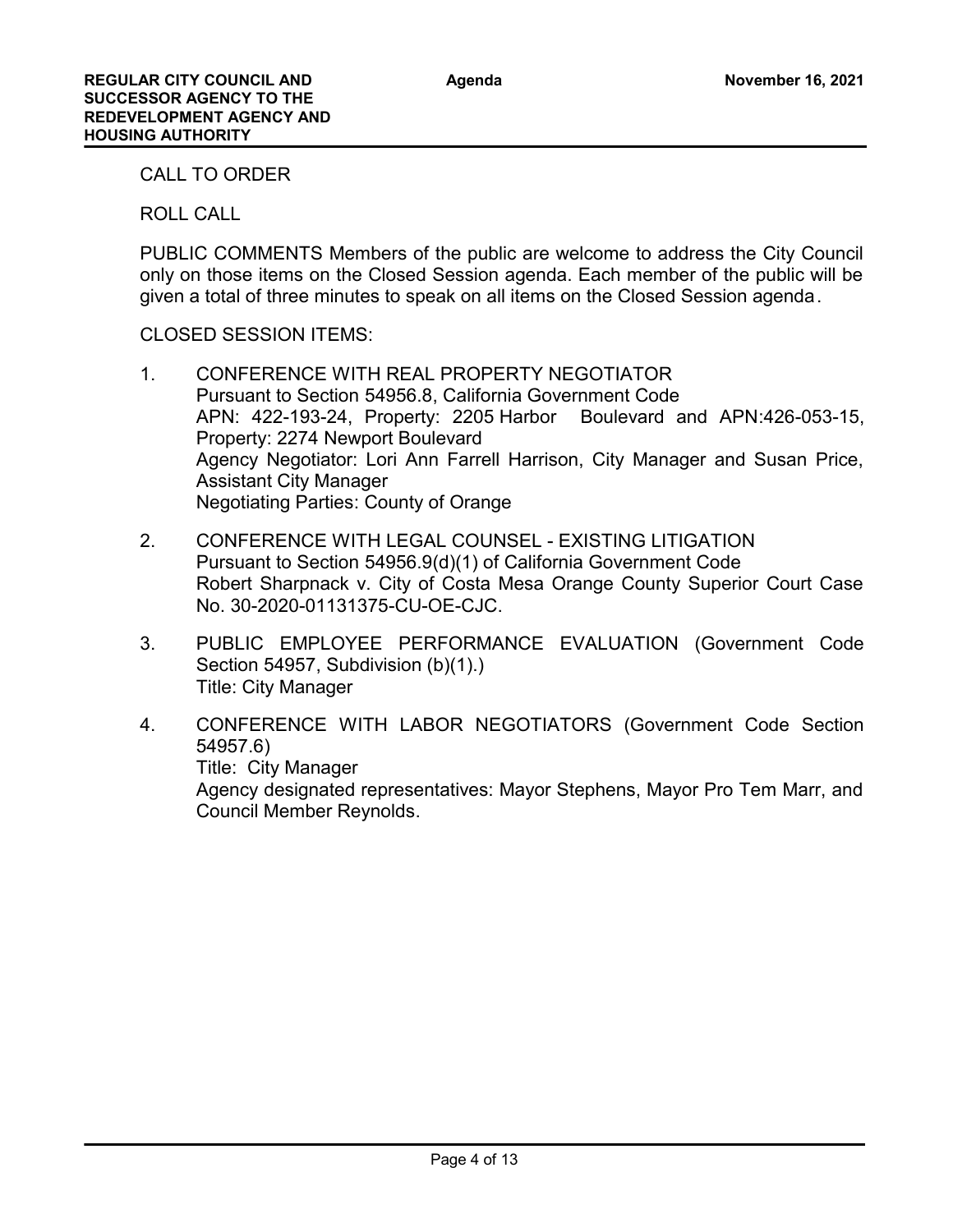## **REGULAR MEETING OF THE CITY COUNCIL AND SUCCESSOR AGENCY TO THE REDEVELOPMENT AGENCY**

## **November 16, 2021 – 6:00 P.M.**

**JOHN STEPHENS Mayor** 

**MANUEL CHAVEZ ANDREA MARR Council Member - District 4 Mayor Pro Tem - District 3**

 **JEFFREY HARLAN LOREN GAMEROS**

**Council Member - District 6 Council Member - District 2**

**ARLIS REYNOLDS DON HARPER**

 **Council Member - District 5 Council Member - District 1**

 **KIMBERLY HALL BARLOW LORI ANN FARRELL HARRISON City Attorney City Manager** 

## **CALL TO ORDER**

## **NATIONAL ANTHEM AND PLEDGE OF ALLEGIANCE**

## **MOMENT OF SOLEMN EXPRESSION**

[Per Council Policy 000-12, these presentations are made by community volunteers stating their own views. The City Council disclaims any intent to endorse or sponsor the views of any speaker.]

## **ROLL CALL**

## **CITY ATTORNEY CLOSED SESSION REPORT**

## **PRESENTATIONS**

1. Recognition of Dane Bora, Public Affairs Manager

**PUBLIC COMMENTS – MATTERS NOT LISTED ON THE AGENDA Comments are limited to 3 minutes, or as otherwise directed. Comments on Consent Calendar items may also be heard at this time.**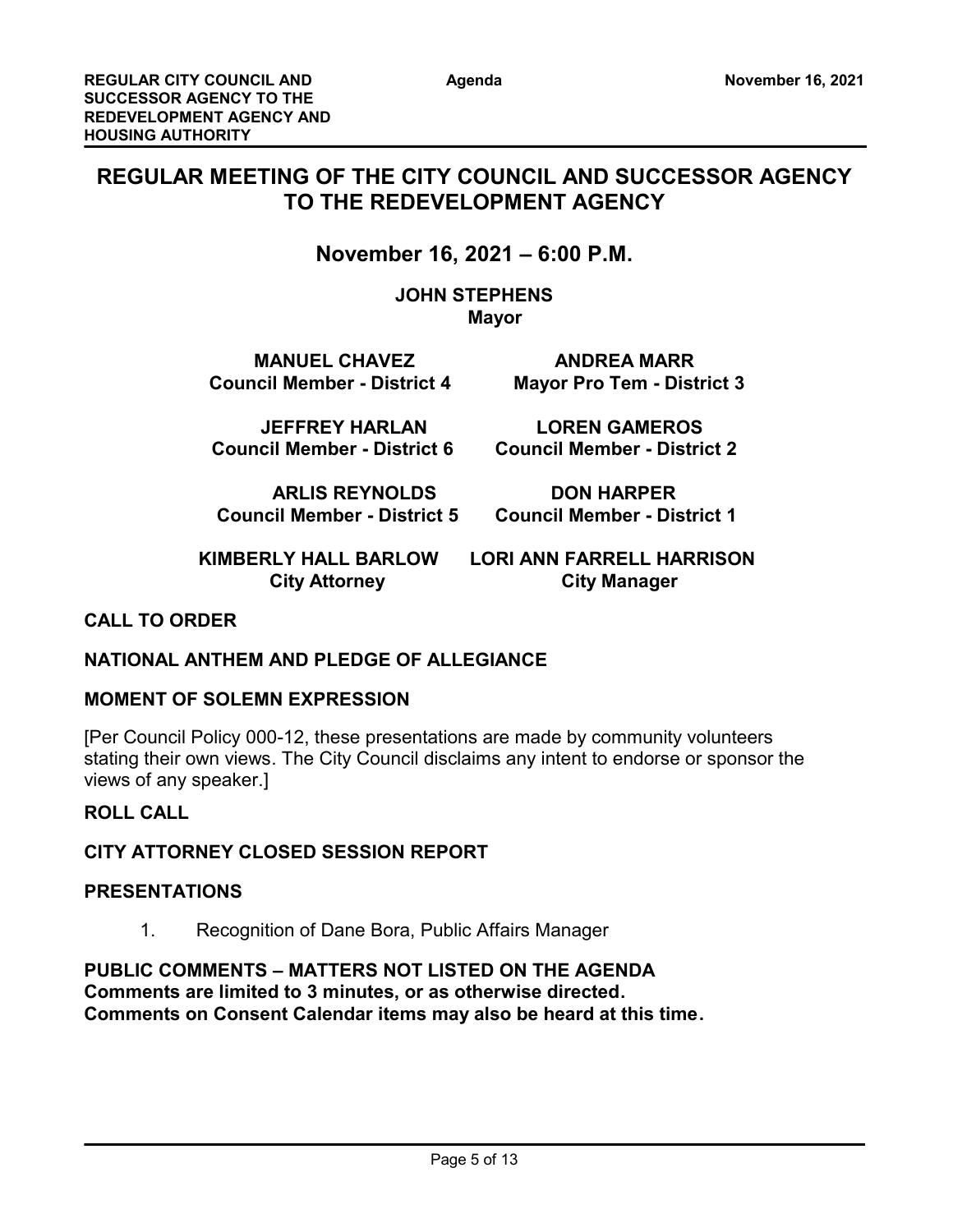**COUNCIL MEMBER COMMITTEE REPORTS, COMMENTS, AND SUGGESTIONS Each council member is limited to 4 minutes. Additional comments will be heard at the end of the meeting.**

- 1. Council Member Harper
- 2. Council Member Reynolds
- 3. Council Member Chavez
- 4. Council Member Gameros
- 5. Council Member Harlan
- 6. Mayor Pro Tem Marr
- 7. Mayor Stephens

#### **REPORT – CITY MANAGER**

## **REPORT – CITY ATTORNEY**

## **CONSENT CALENDAR (ITEMS 1-11)**

All matters listed under the Consent Calendar are considered to be routine and will be acted upon in one motion. There will be no separate discussion of these items unless members of the City Council, staff, or the public request specific items to be discussed and/or removed from the Consent Calendar for discussion.

## **1. [PROCEDURAL WAIVER: APPROVE THE READING BY TITLE ONLY](http://costamesa.legistar.com/gateway.aspx?m=l&id=/matter.aspx?key=1563) [21-460](http://costamesa.legistar.com/gateway.aspx?m=l&id=/matter.aspx?key=1563) OF ALL ORDINANCES AND RESOLUTIONS**

#### RECOMMENDATION:

City Council and Agency Board approve the reading by title only and waive full reading of Ordinances and Resolutions.

## **2. [READING FOLDER](http://costamesa.legistar.com/gateway.aspx?m=l&id=/matter.aspx?key=1564) [21-461](http://costamesa.legistar.com/gateway.aspx?m=l&id=/matter.aspx?key=1564)**

#### RECOMMENDATION:

City Council receive and file Claims received by the City Clerk: Mike Baxter, Chandler Kane, Rachel Ouellette.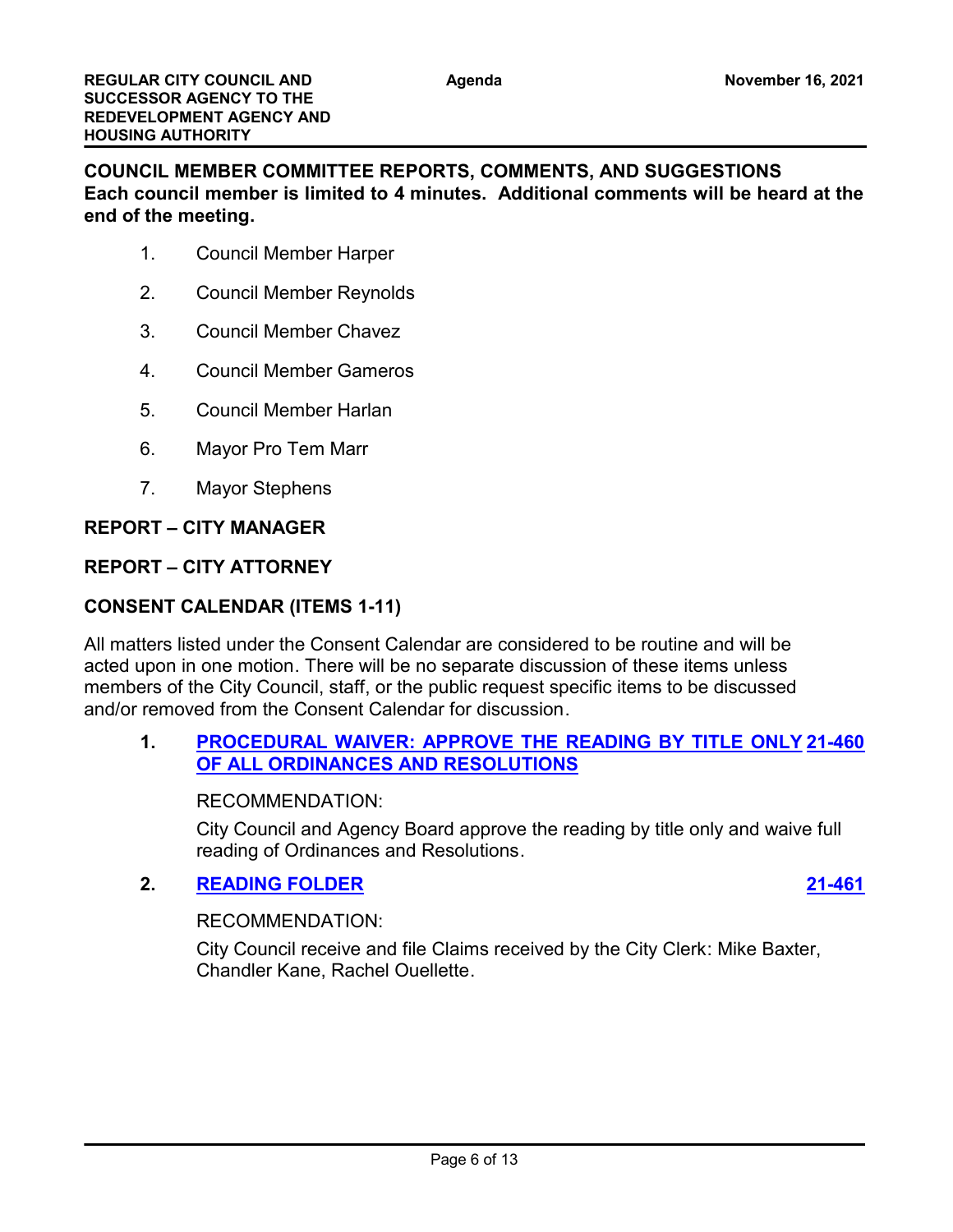| <b>ADOPTION OF WARRANT RESOLUTION</b> | $21 - 454$ |
|---------------------------------------|------------|
|                                       |            |

RECOMMENDATION:

City Council approve Warrant Resolution No. 2670.

**Attachments:** [11-16-21 Warrant Reso](http://costamesa.legistar.com/gateway.aspx?M=F&ID=7d799b66-cc25-4977-8704-21e000be7919.pdf)

## **4. [MINUTES](http://costamesa.legistar.com/gateway.aspx?m=l&id=/matter.aspx?key=1565) [21-462](http://costamesa.legistar.com/gateway.aspx?m=l&id=/matter.aspx?key=1565)**

RECOMMENDATION:

City Council approve the Minutes of the Regular meeting of November 2, 2021.

**Attachments:** [11-02-2021 Minutes](http://costamesa.legistar.com/gateway.aspx?M=F&ID=b47b538d-204b-4c83-929d-b2baa456fcc9.rtf)

## **5. [RESOLUTION ADOPTING THE FY 2021-2022 STATEMENT OF](http://costamesa.legistar.com/gateway.aspx?m=l&id=/matter.aspx?key=1548) [21-445](http://costamesa.legistar.com/gateway.aspx?m=l&id=/matter.aspx?key=1548) INVESTMENT POLICY**

RECOMMENDATION:

Staff recommends that the City Council adopt proposed Resolution No. 2021-xx (Attachment 1) approving the Statement of Investment Policy for FY 2021-2022 (Attachment 2) and delegating the investment activities to the City Treasurer.

Attachments: [1. Resolution No. 2021-xx Adopting Investment Policy](http://costamesa.legistar.com/gateway.aspx?M=F&ID=dbc4a8d9-16ec-4db6-9ece-8de4f47af4e0.docx) [2. Costa Mesa Draft Investment Policy 21-22 red lined](http://costamesa.legistar.com/gateway.aspx?M=F&ID=a25ae6f1-1c71-4b14-a9a3-da4695edc15f.pdf)

## **6. [ACCEPTANCE OF MERRIMAC WAY ACTIVE TRANSPORTATION](http://costamesa.legistar.com/gateway.aspx?m=l&id=/matter.aspx?key=1553) [21-450](http://costamesa.legistar.com/gateway.aspx?m=l&id=/matter.aspx?key=1553) AND STREET IMPROVEMENTS PROJECT, CITY PROJECT NO. 20-01**

RECOMMENDATION:

Staff recommends the City Council:

- 1. Accept the work performed by GMC Engineering, Inc., for the Merrimac Way Active Transportation and Street Improvements Project, City Project No. 20- 01, and authorize the City Clerk to file the Notice of Completion.
- 2. Authorize the City Manager to release the Labor and Material Bond seven (7) months after the filing date and release the Faithful Performance Bond one (1) year after the filing date; and release the retention monies thirty-five (35) days after the Notice of Completion filing date.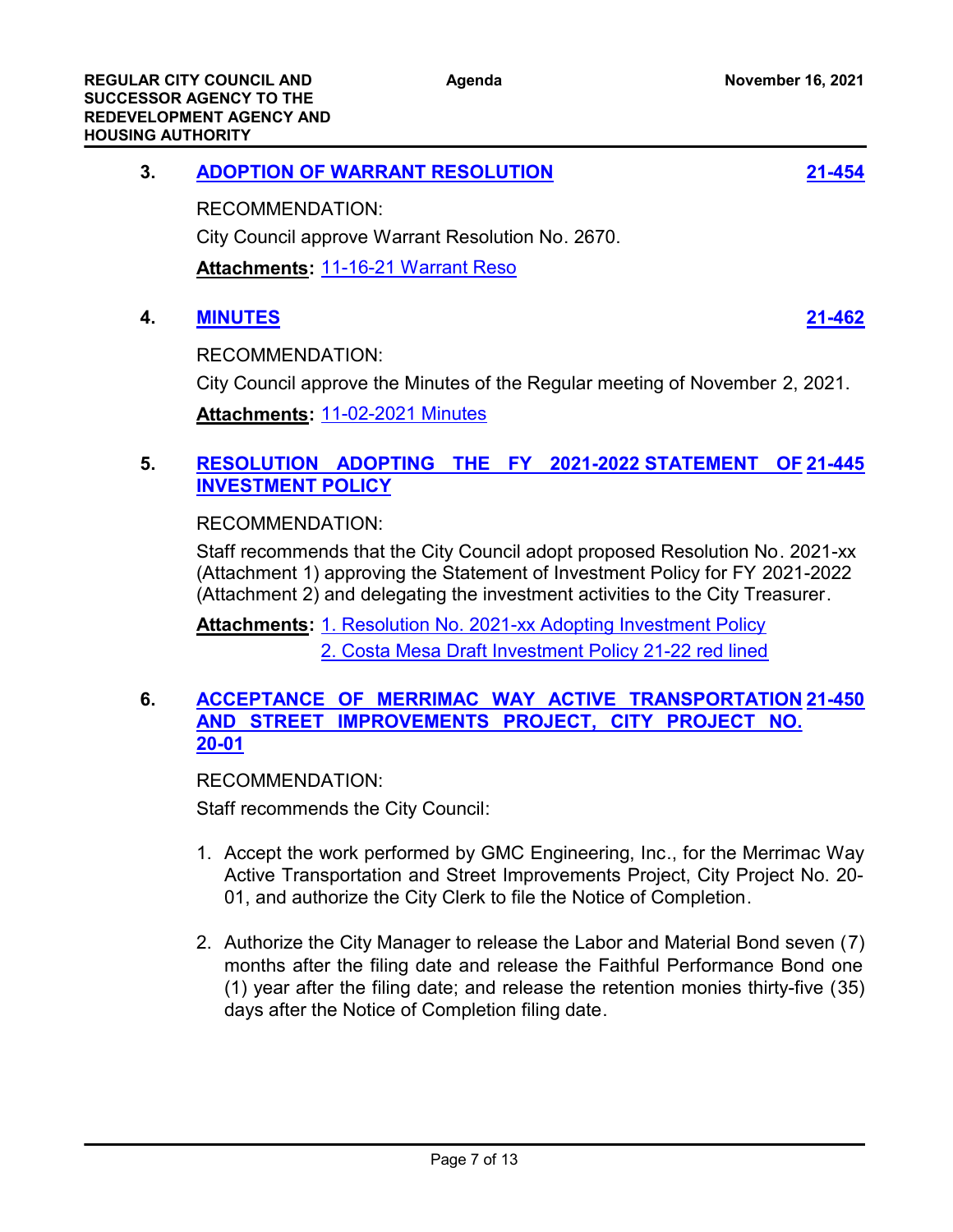## **7. [JACK HAMMETT SPORTS COMPLEX EXPANSION PROJECT, CITY](http://costamesa.legistar.com/gateway.aspx?m=l&id=/matter.aspx?key=1554) [21-451](http://costamesa.legistar.com/gateway.aspx?m=l&id=/matter.aspx?key=1554) PROJECT NO. 21-05**

RECOMMENDATION:

Staff recommends the City Council:

- 1. Adopt plans, specifications, and working details for the Jack Hammett Sports Complex Expansion Project, City Project No. 21-05.
- 2. Accept the bid withdrawal submitted by PUB Construction, Inc.
- 3. Award a Public Works Agreement (PWA) to Horizons Construction Company International, Inc., 432 W. Meats Avenue, Orange, CA 92865, in the amount of \$2,166,920.70 (Attachment 1).
- 4. Authorize the City Manager and City Clerk to execute the PWA and future amendments to the agreement within Council authorized limits.
- 5. Authorize a budget adjustment of an additional \$125,000 from the Jack Hammett Sports Complex Capital Improvement Fund (417) and authorize an additional ten percent (10%) contingency as needed for unforeseen costs.

**Attachments: [1. Public Works Agreement](http://costamesa.legistar.com/gateway.aspx?M=F&ID=dd410dcd-0607-4ae3-b0db-7fbaecb9b6aa.pdf)** 

[2. PUB Letter of Withdrawal](http://costamesa.legistar.com/gateway.aspx?M=F&ID=a592fcee-852c-4ae2-a04e-070d88159918.pdf) [3. Bid Summary](http://costamesa.legistar.com/gateway.aspx?M=F&ID=efea7dc6-6edd-4fff-b9b2-f15a9e675764.pdf)

#### 8. **AUTHORIZE THE USE OF SOURCEWELL'S COOPERATIVE AGREEMENT WITH SIGLER COMMERCIAL HVAC DIVISION [21-453](http://costamesa.legistar.com/gateway.aspx?m=l&id=/matter.aspx?key=1556)**

RECOMMENDATION:

Staff recommends that the City Council:

- 1. Authorize the use of Sourcewell's (formerly National Joint Powers Alliance) National Cooperative Agreement No. 030817-CAR with Carrier Corporation, Sigler Commercial HVAC Division.
- 2. Authorize the purchase of nineteen (19) HVAC units and accessories for \$158,703 from Sigler Commercial HVAC Division.

[1. HVAC Replacement List](http://costamesa.legistar.com/gateway.aspx?M=F&ID=aecac150-a9db-4a05-9376-628e28696a58.pdf) **Attachments:**

[2. Sourcewell Quote](http://costamesa.legistar.com/gateway.aspx?M=F&ID=60e9b34a-b1ea-405e-90eb-2cd6068be561.pdf)

[3. Sourcewell Contract 030817-CAR](http://costamesa.legistar.com/gateway.aspx?M=F&ID=1cb3f885-356e-41f8-8864-997984080b9b.pdf)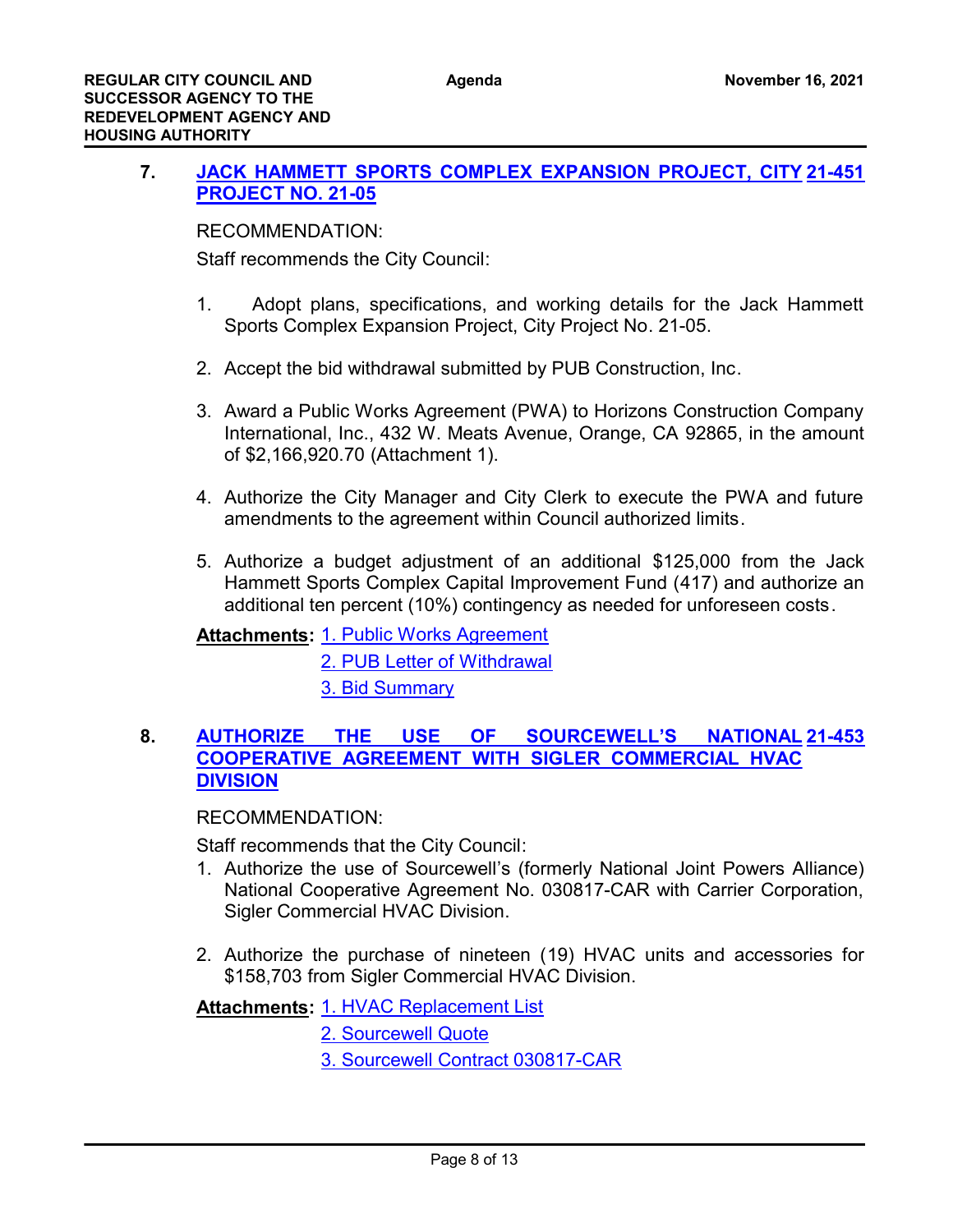## **9. [2023 FEDERAL TRANSPORTATION IMPROVEMENT PROGRAM](http://costamesa.legistar.com/gateway.aspx?m=l&id=/matter.aspx?key=1555) [21-452](http://costamesa.legistar.com/gateway.aspx?m=l&id=/matter.aspx?key=1555)**

RECOMMENDATION:

Staff recommends the City Council adopt Resolution No. 2021-xx, approving projects for inclusion in the Orange County Transportation Authority's (OCTA) Federal Transportation Improvement Program (FTIP) for Fiscal Years 2022/23 through 2027/28 (Attachment 1).

[1. Proposed Resolution No. 2021-xx](http://costamesa.legistar.com/gateway.aspx?M=F&ID=c2df18f2-c4ad-4441-b291-170de0ec4349.docx) **Attachments:** [2. FTIP OC Fundtracker Sheets](http://costamesa.legistar.com/gateway.aspx?M=F&ID=65531b4c-a1ff-450e-9630-291e14903f06.pdf)

## **10. [MONTHLY UPDATE OF STRATEGIC PLAN GOALS AND SIX-MONTH](http://costamesa.legistar.com/gateway.aspx?m=l&id=/matter.aspx?key=1558) [21-455](http://costamesa.legistar.com/gateway.aspx?m=l&id=/matter.aspx?key=1558) OBJECTIVES**

RECOMMENDATION:

Staff recommends that the City Council approve the November update to the City of Costa Mesa's Three Year Strategic Plan and six-month objectives.

**Attachments:** [Strategic Plan Objectives Update for November 2021](http://costamesa.legistar.com/gateway.aspx?M=F&ID=98955325-b938-439a-b283-c3bfe8650c99.doc)

## **11. [APPROVAL FOR THE JOINT AGREEMENT WITH THE COUNTY OF](http://costamesa.legistar.com/gateway.aspx?m=l&id=/matter.aspx?key=1559) [21-456](http://costamesa.legistar.com/gateway.aspx?m=l&id=/matter.aspx?key=1559) ORANGE FOR THE NEW 800 MHZ COUNTYWIDE COORDINATED COMMUNICATION SYSTEM (CCCS).**

RECOMMENDATION:

- 1. Approve the re-written Joint Agreement (Attachment 1) to be included in the County's 800 MHz partnership with the County, 34 cities, OCFA, Orange County Transportation Authority, Orange County Lifeguards, Irvine Valley College Police Department, Saddleback College Police Department and Santa Ana Unified School District Police Department.
- 2. Authorize the City Manager to execute the necessary documents for the City of Costa Mesa to participate in the re-written Joint Agreement for the 800 MHz Countywide Coordinated Communications System (CCCS) with the County of Orange.

Attachments: [1. Joint Agreement for 800 MHz CCCS](http://costamesa.legistar.com/gateway.aspx?M=F&ID=90f6b195-ac5e-42fe-b019-a695ec12b50d.pdf)

[2. FY21-22 BBCS Cost Allocation](http://costamesa.legistar.com/gateway.aspx?M=F&ID=d1761dbb-555a-450e-a5db-0f1b171223d2.pdf) [3. Signature Joint Agreement](http://costamesa.legistar.com/gateway.aspx?M=F&ID=86c94584-7cb9-4ebd-83d5-5d214f7b5e34.docx)

**AT THIS TIME COUNCIL WILL ADDRESS ANY ITEMS PULLED FROM THE CONSENT CALENDAR**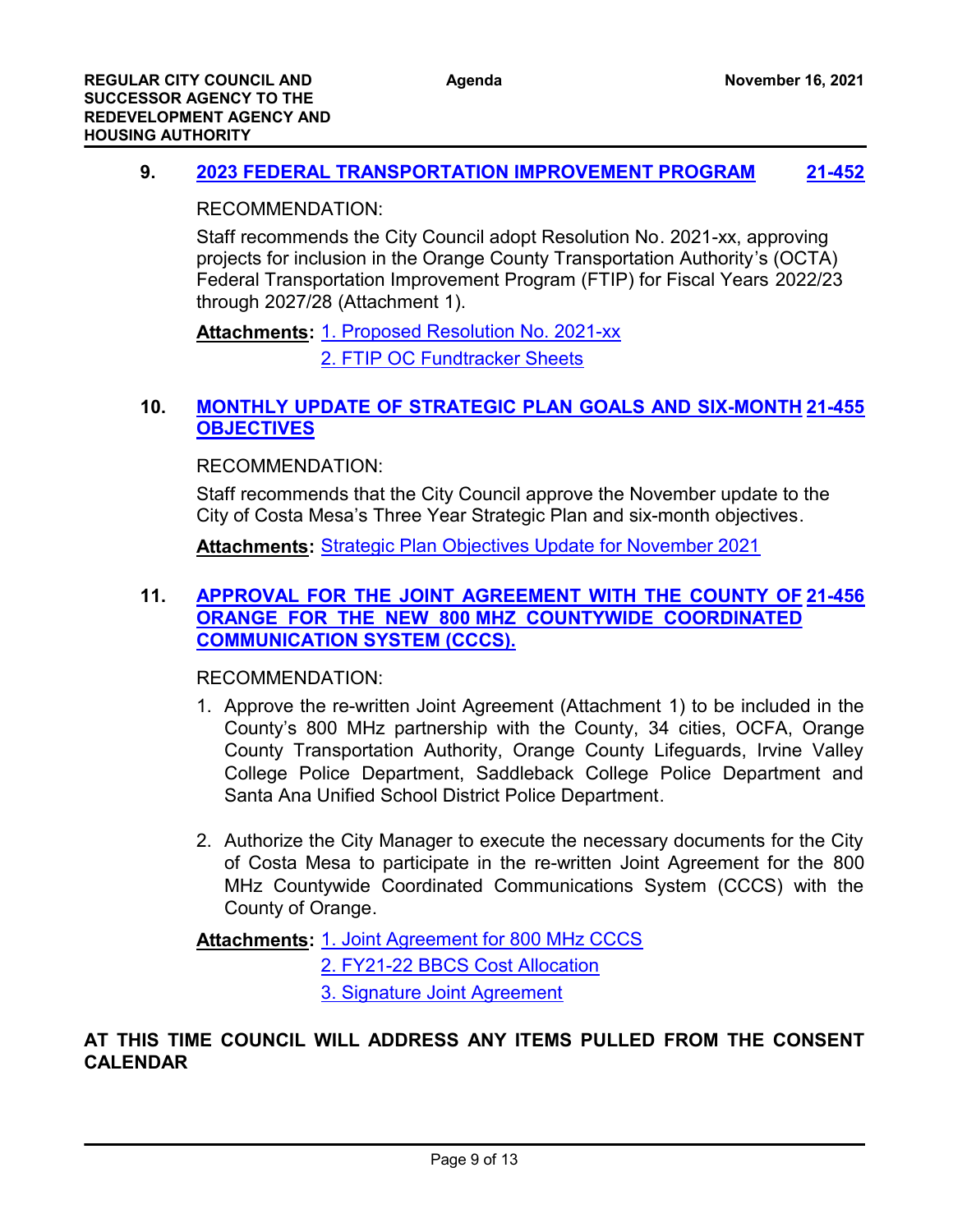**------------------------END OF CONSENT CALENDAR------------------------**

## **PUBLIC HEARINGS: (MUST BEGIN AT 7:00 P.M. PROMPTLY)**

(Pursuant to Resolution No. 05-55, Public Hearings begin at 7:00 p.m.)

## **1. [SECOND PUBLIC HEARING TO RECEIVE INPUT REGARDING](http://costamesa.legistar.com/gateway.aspx?m=l&id=/matter.aspx?key=1560) [21-457](http://costamesa.legistar.com/gateway.aspx?m=l&id=/matter.aspx?key=1560) PROPOSED DRAFT DISTRICT MAPS FOR THE 2021 REDISTRICTING PROCESS**

RECOMMENDATION:

Staff recommends the City Council:

- 1. Receive proposed 2021 City of Costa Mesa Redistricting maps.
- 2. Conduct a public hearing and receive public input and feedback on proposed 2021 City of Costa Mesa Redistricting Maps.
- 3. Direct staff to make modifications to maps as needed.

**Attachments: [1. Public Map 101](http://costamesa.legistar.com/gateway.aspx?M=F&ID=77be7d02-be16-4179-8f95-2fa23c11fb56.pdf)** [2. Public Map 102](http://costamesa.legistar.com/gateway.aspx?M=F&ID=fc5be6db-f1fb-4744-81bd-50d24ba988af.pdf) [3. Public Map 103](http://costamesa.legistar.com/gateway.aspx?M=F&ID=d06f3ca5-e39e-4d4a-b12b-5c57df09d45a.pdf) [4. Public Map 104](http://costamesa.legistar.com/gateway.aspx?M=F&ID=14b3b3dd-1055-459e-a7b5-a1753780a0ea.pdf) [5. Public Map 105](http://costamesa.legistar.com/gateway.aspx?M=F&ID=dc18f9a9-50f9-4611-a25c-1a2befb142f3.pdf) [6. Public Map 106](http://costamesa.legistar.com/gateway.aspx?M=F&ID=e103972b-4472-4f2f-b69e-37fe5e13aa6e.pdf) [7. Public Map 107](http://costamesa.legistar.com/gateway.aspx?M=F&ID=d2946c5e-1e5f-4334-8fd9-f5746dcb27c6.pdf) [8. NDC Map 108](http://costamesa.legistar.com/gateway.aspx?M=F&ID=61c271c1-dd8a-4a1f-a2a5-ded9bd738682.pdf) [9. NDC Map 109](http://costamesa.legistar.com/gateway.aspx?M=F&ID=1d96489d-a323-4546-963a-ab6d634bbd9d.pdf) [10. NDC Map 110](http://costamesa.legistar.com/gateway.aspx?M=F&ID=38c48d29-6484-4396-bbd9-86993d871333.pdf) [11. Maps by Submitter](http://costamesa.legistar.com/gateway.aspx?M=F&ID=765b3dfc-d832-4c44-ad22-4a76a2c4062e.pdf)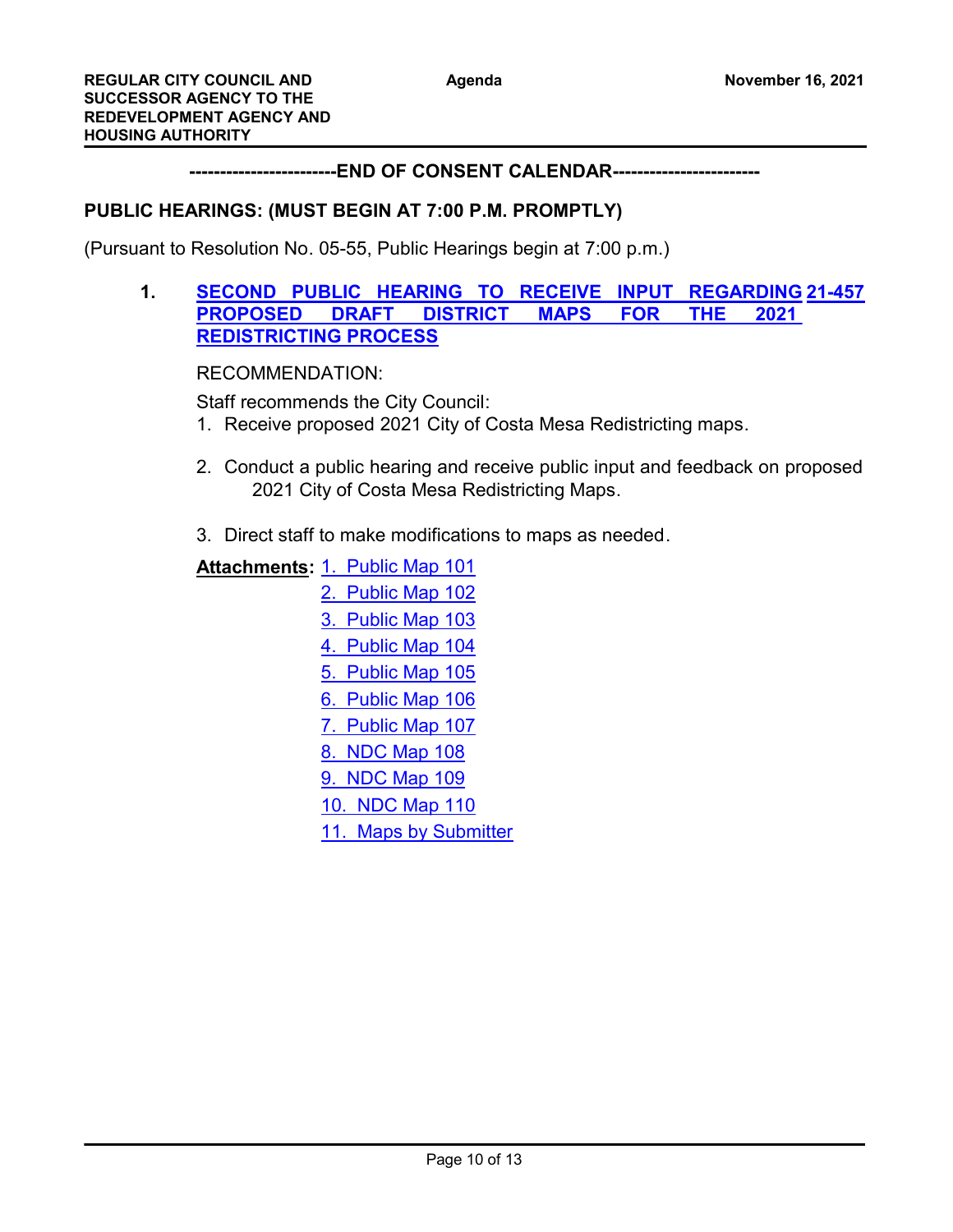**2. [GIVE FIRST READING TO AN ORDINANCE AMENDING TITLE 13 OF](http://costamesa.legistar.com/gateway.aspx?m=l&id=/matter.aspx?key=1551) [21-448](http://costamesa.legistar.com/gateway.aspx?m=l&id=/matter.aspx?key=1551) THE COSTA MESA MUNICIPAL (ZONING CODE) TO CLEAN UP INTERNAL INCONSISTENCIES BETWEEN VARIOUS CHAPTERS OF THE ZONING CODE AND TO CONFORM TO RECENT REVISIONS TO AND REQUIREMENTS OF STATE LAW (CODE AMENDMENT 2020-02)**

## RECOMMENDATION:

Introduce for first reading, by title only, Ordinance No. 2021-XX approving Code Amendment CO-2020-02, amending Title 13 of the Costa Mesa Municipal Code (Zoning Code) to clean up internal inconsistencies between various chapters, clarify intent, and conform to recent revisions in compliance with State law.

Attachments: [1. Ordinance No. 2021-XX](http://costamesa.legistar.com/gateway.aspx?M=F&ID=363fd9d0-f853-44db-b15b-268d49af5c32.docx)

- [2. Exhibit A](http://costamesa.legistar.com/gateway.aspx?M=F&ID=ab03decd-bca1-495e-82e8-f14aeddc30d4.pdf)
- [3. Exhibit A red line](http://costamesa.legistar.com/gateway.aspx?M=F&ID=8b8fcde7-1174-4c69-a089-149bc91eadd4.pdf)
- [4. PC Resolution 2020-17](http://costamesa.legistar.com/gateway.aspx?M=F&ID=4fe1e691-abaf-4003-b4f4-675dc0c1fa69.pdf)

**OLD BUSINESS: NONE.**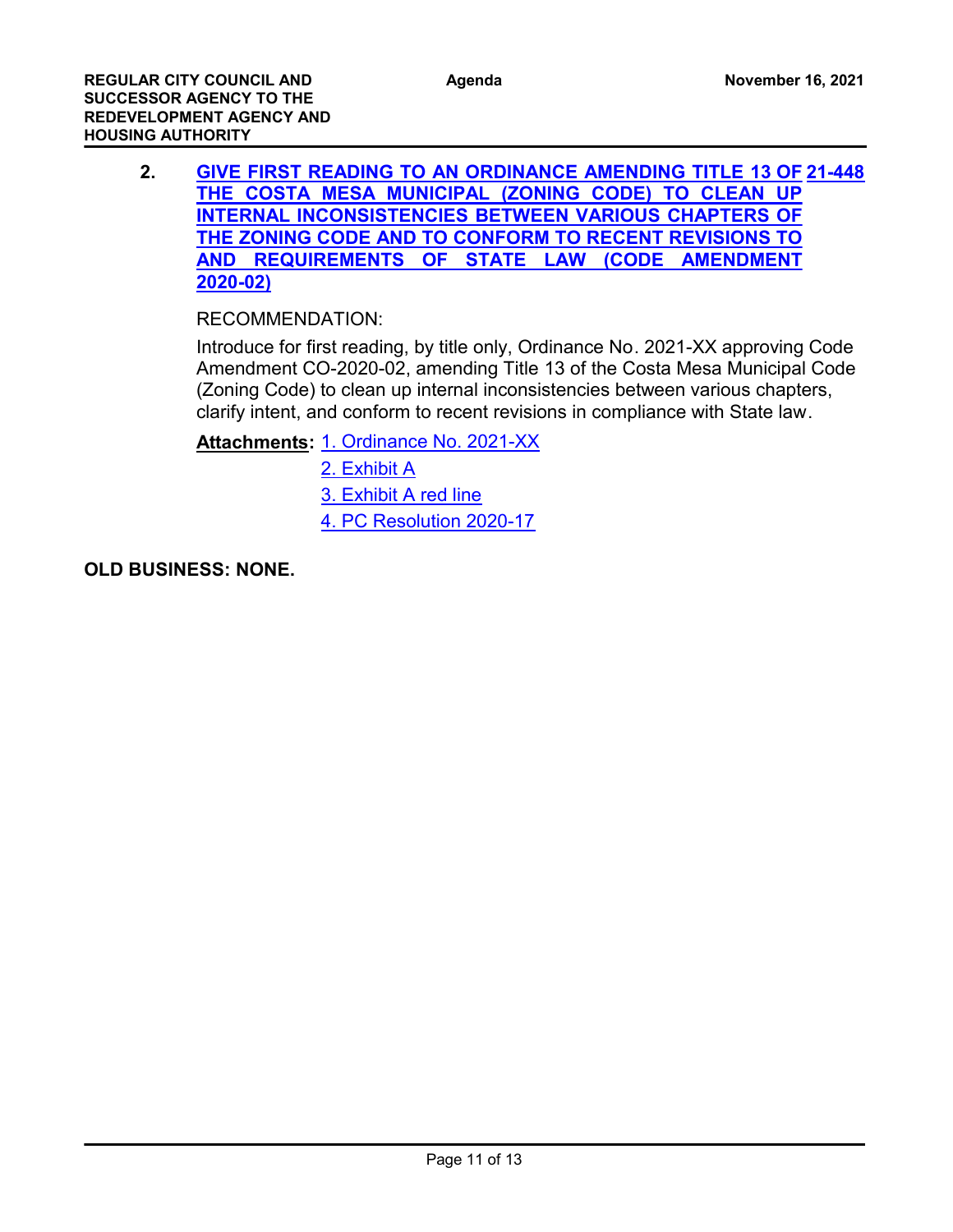#### **NEW BUSINESS:**

## **1. [URBAN MASTER PLAN SCREENING REQUEST \(UMP-21-004\) FOR](http://costamesa.legistar.com/gateway.aspx?m=l&id=/matter.aspx?key=1466) [21-363](http://costamesa.legistar.com/gateway.aspx?m=l&id=/matter.aspx?key=1466) AN EIGHT-UNIT LIVE/WORK DEVELOPMENT LOCATED AT 1711 AND 1719 POMONA AVENUE**

RECOMMENDATION:

Staff recommends that the City Council review and provide feedback on the proposed eight-unit live/work project at 1711 and 1719 Pomona, located within the Mesa West Bluffs Urban Plan area.

**Attachments: [1. Summary Sheet](http://costamesa.legistar.com/gateway.aspx?M=F&ID=cd30e7da-931f-49e5-8612-5839011e1f3d.docx)** 

[2. Location Map](http://costamesa.legistar.com/gateway.aspx?M=F&ID=bf23650e-103b-428f-8a3e-45b1f1376c35.pdf)

[3. Zoning Map](http://costamesa.legistar.com/gateway.aspx?M=F&ID=62b63f14-a168-4df8-82c2-402d7d6549d7.pdf)

[4. Applicant Letter](http://costamesa.legistar.com/gateway.aspx?M=F&ID=59fe8663-e7ed-4d3d-a0d9-47cb162885c1.docx)

[5. Preliminary Plans](http://costamesa.legistar.com/gateway.aspx?M=F&ID=b154e454-8bdc-4bd6-a99c-0b34f523e8bd.pdf)

## **2. [HOMEKEY PROGRAM GRANT FUNDING OPPORTUNITIES FOR](http://costamesa.legistar.com/gateway.aspx?m=l&id=/matter.aspx?key=1562) [21-459](http://costamesa.legistar.com/gateway.aspx?m=l&id=/matter.aspx?key=1562) MOTEL CONVERSIONS TO PERMANENT SUPPORTIVE HOUSING FOR AT RISK AND HOMELESS POPULATIONS**

## RECOMMENDATION:

Staff recommends the City Council:

- 1. Direct staff to collaborate with the County of Orange and associated development partners to submit application(s) for the Homekey Program grant funding for the acquisition, rehabilitation and conversion of one or two motel locations proposed for permanent supportive housing; and
- 2. Find the Homekey Projects exempt from the California Environmental Quality Act (CEQA) per Section 50675.1.3 and Section 50675.1.4 of the Health and Safety Code (HSC) pursuant to the enacting legislation for the Homekey Program (AB 140 (2021)) and direct staff to file a Notice of Exemption; and
- 3. Approve a funding commitment of up to \$3.5 million for local match funding for one or two Homekey projects, contingent upon award of State Homekey Program grant; and
- 4. Authorize the City Manager to take any and all actions necessary to secure Homekey Program grant funds for City Council approved project location(s), including but not limited to executing local match funding commitment letters and funding agreements.

**Attachments: [1. Homekey Program Notice](http://costamesa.legistar.com/gateway.aspx?M=F&ID=75b67ede-1558-4fbe-bdd1-ff2ee74bf1c4.pdf)**